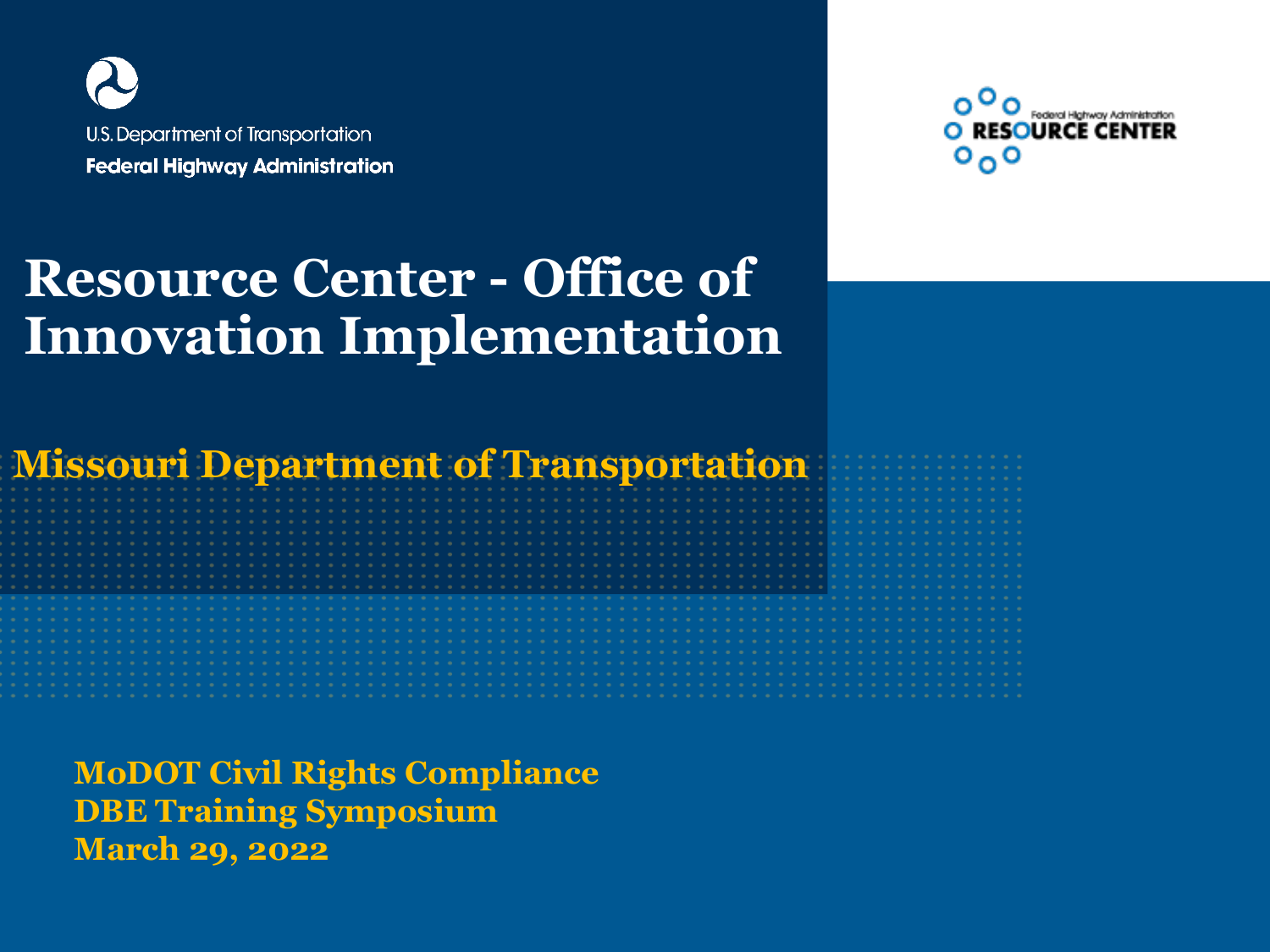



## **Contractor Compliance Program Overview**

**Camille Robinson Civil Rights Specialist FHWA Resource Center**

Office of Innovation Implementation – Resource Center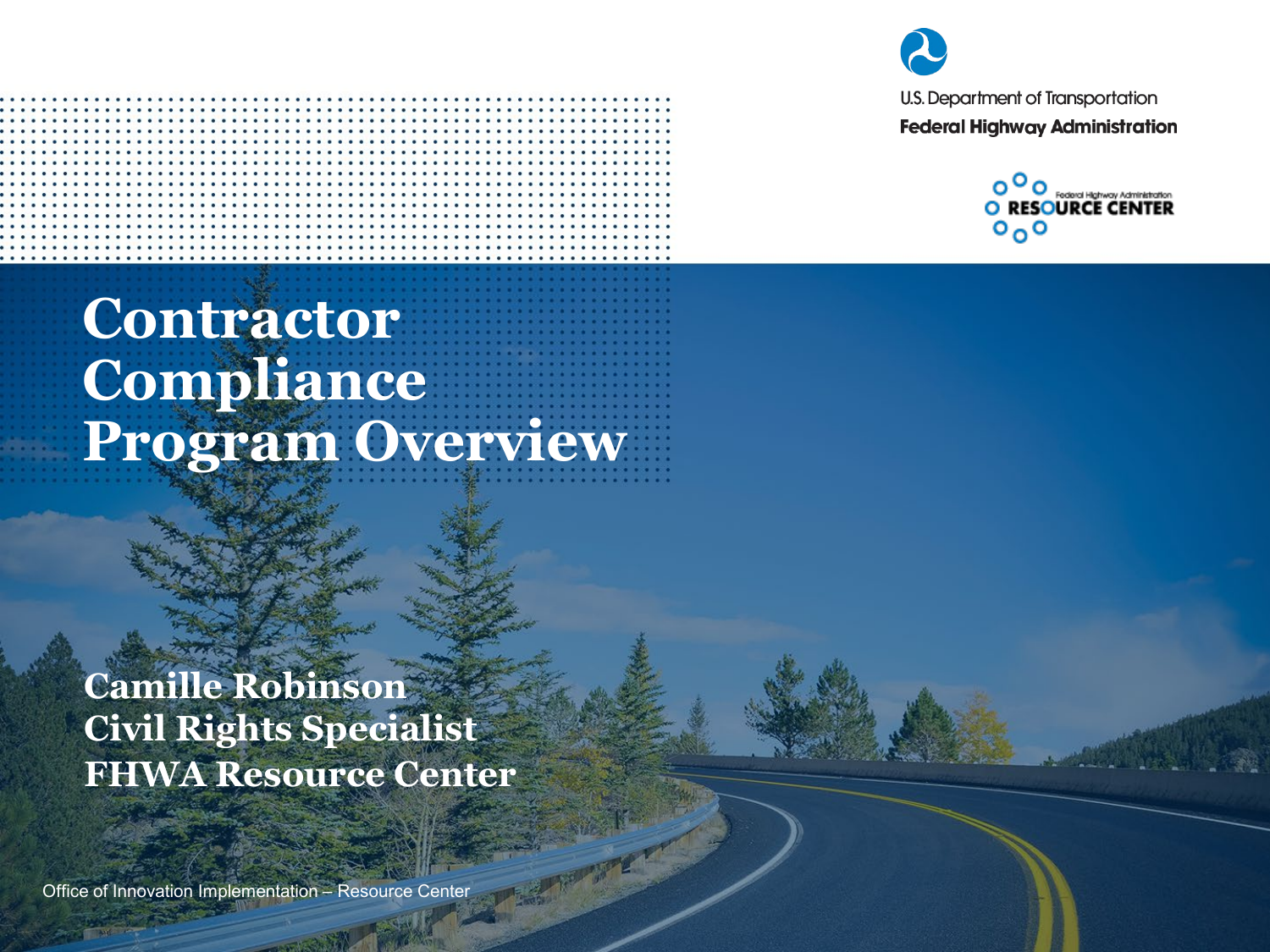## **Learning Outcomes**

#### **Upon completion of this session, the participants will be able to:**

- Recognize the Contractor Compliance (CC) and On-the-Job Training Program requirements and key contract provisions.
- Define the roles and responsibilities of the FHWA, State DOTs, and Contractors.
- Identify the key steps to conduct an equal opportunity contract compliance review.



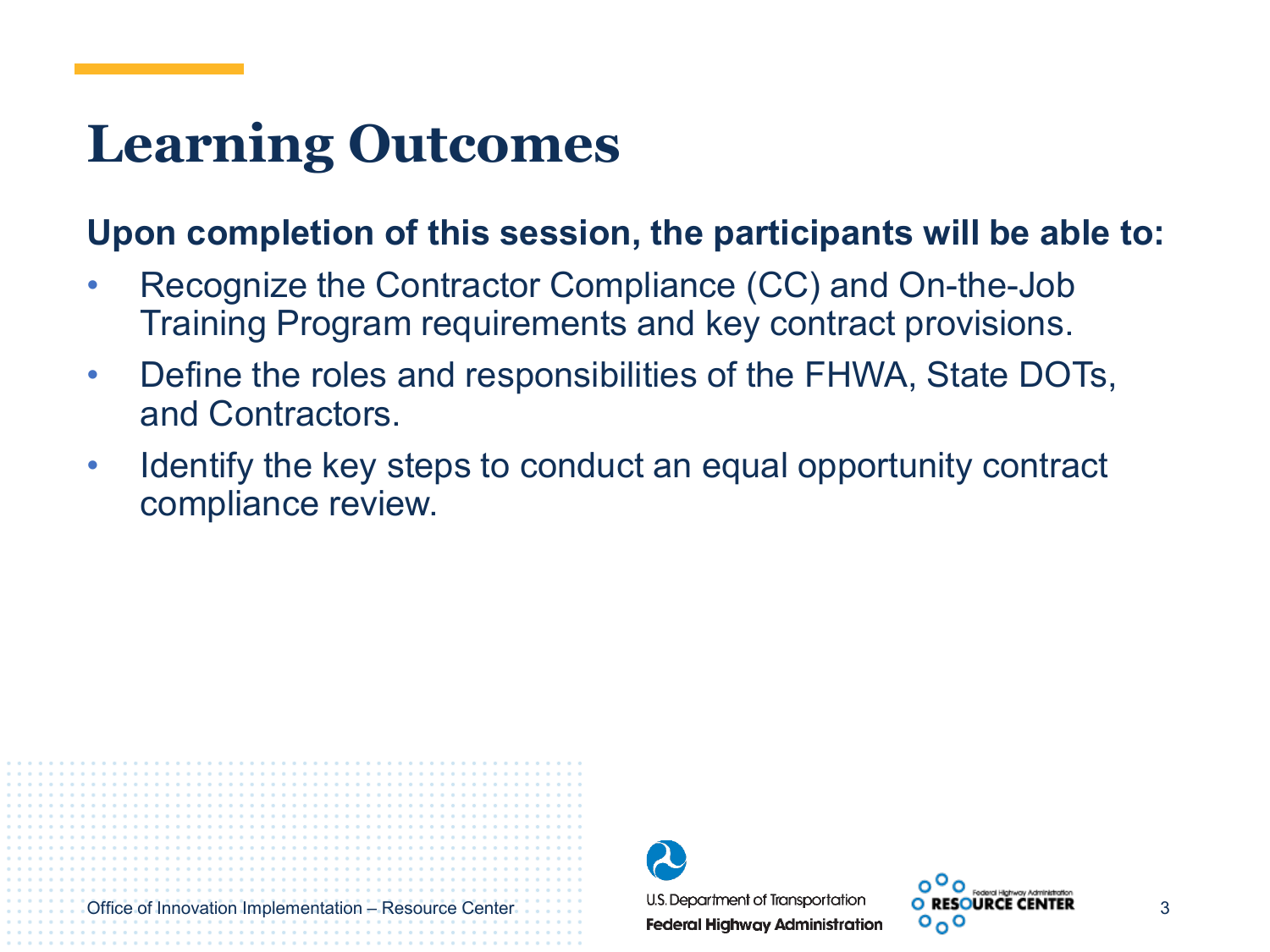#### **Contractor Compliance Program Objective 23 CFR Part 230.307 – Subpart C**

- Ensure that Federal-Aid highway contractors and subcontractors do not discriminate in employment and contracting on the basis of race, color, religion, national origin, age, disability or sex.
- Provide equal employment opportunity and take affirmative action as necessary to assure equal opportunity.



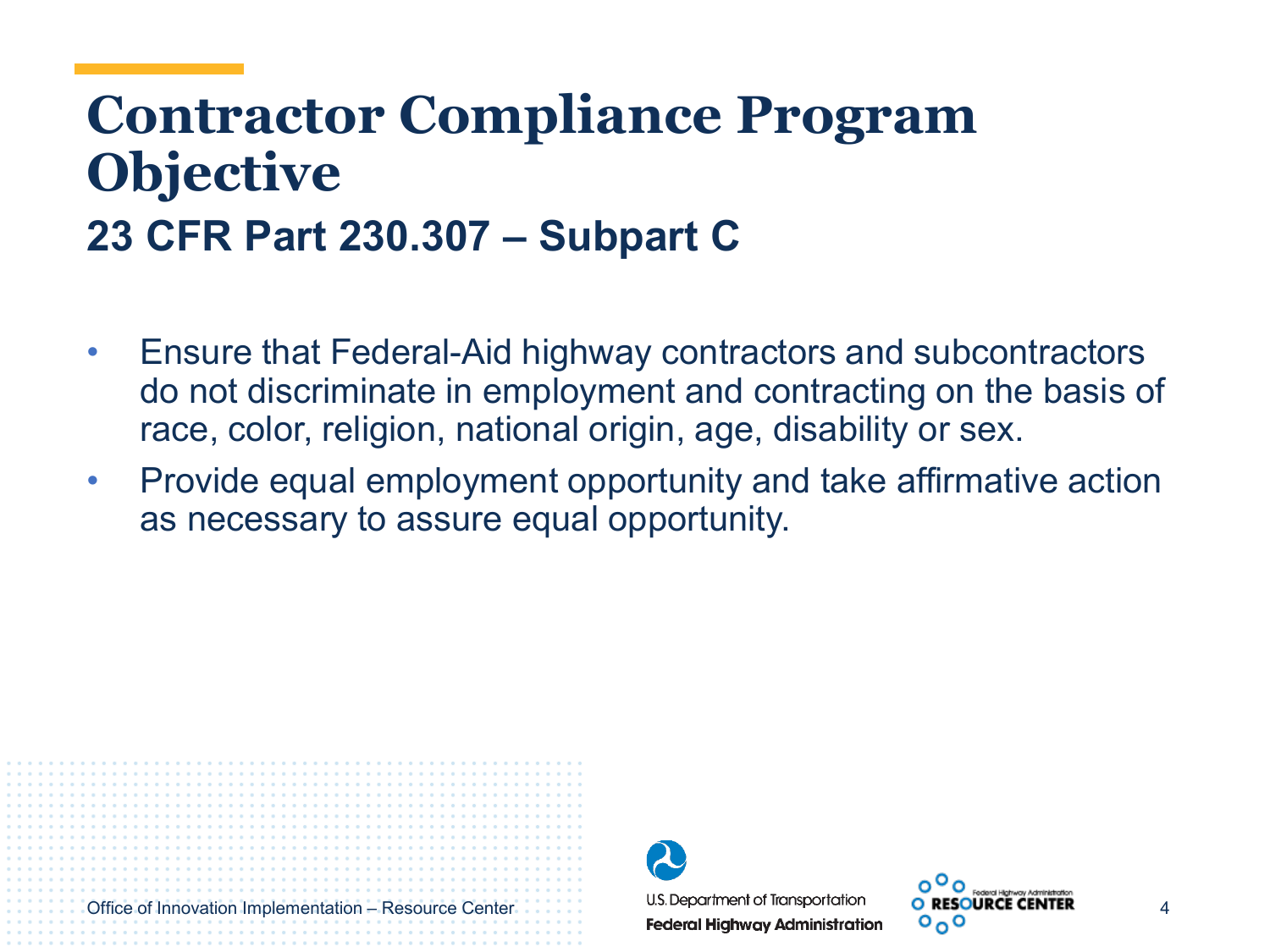## **Contractor Compliance Program Authorities**

- Federal Aid Highway Act of 1968 (Section 22(a))
- 23 U.S.C. §140 (a) Nondiscrimination
- 23 CFR Part 230 (Subparts A, C, D)



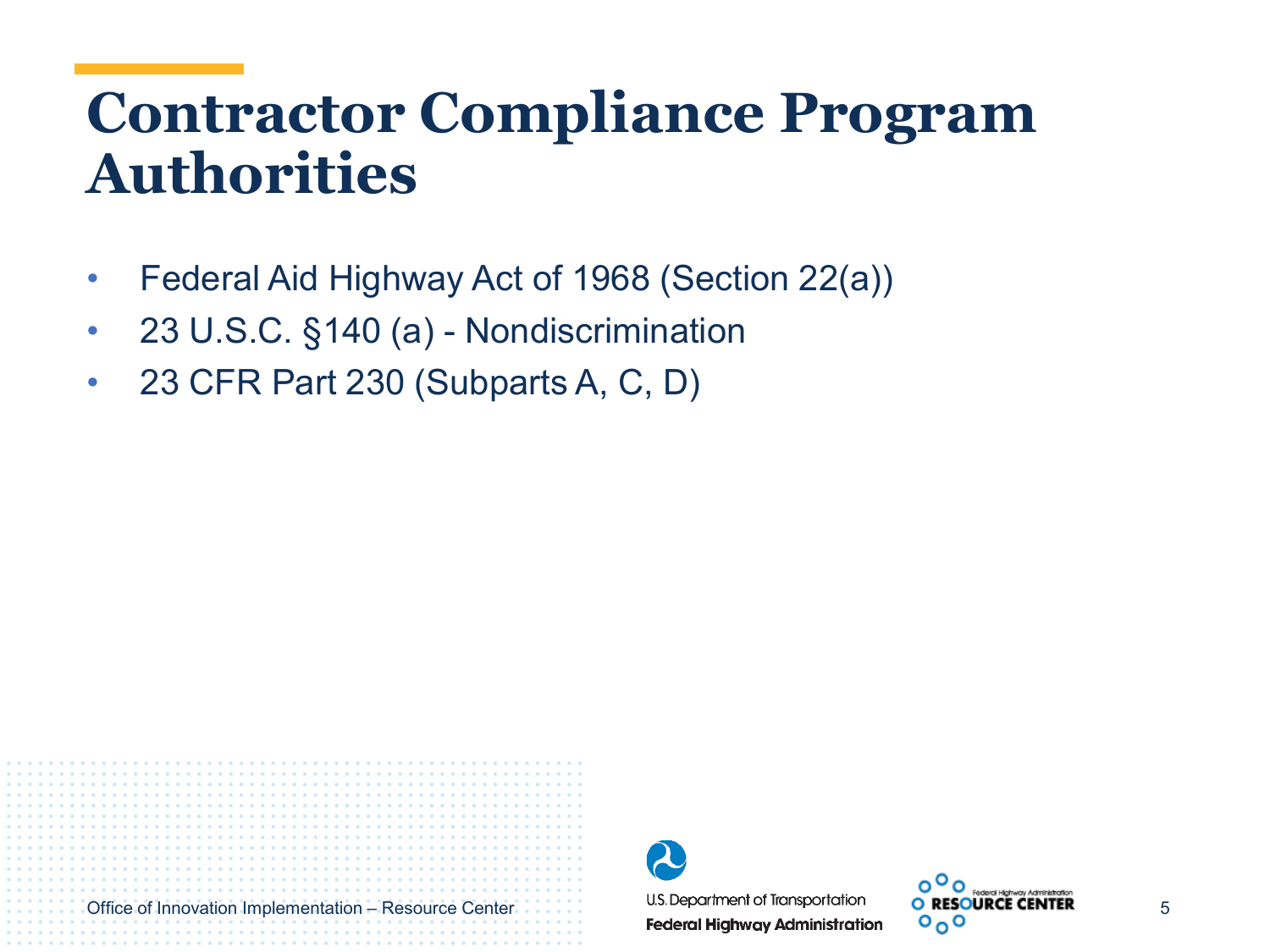## **Federal-Aid Highway Act of 1968 Section 22(a) {Codified as amended at 23 U.S.C. 140(a)}**

#### **Requirements of the State DOTs:**

- Written equal employment opportunity (EEO) assurances.
- Condition for receipt of federal funds.
- Assures that employment in connection with construction projects are provided absent discrimination.
- Include EEO requirements in bid specifications.
- Enforce EEO contract requirements.



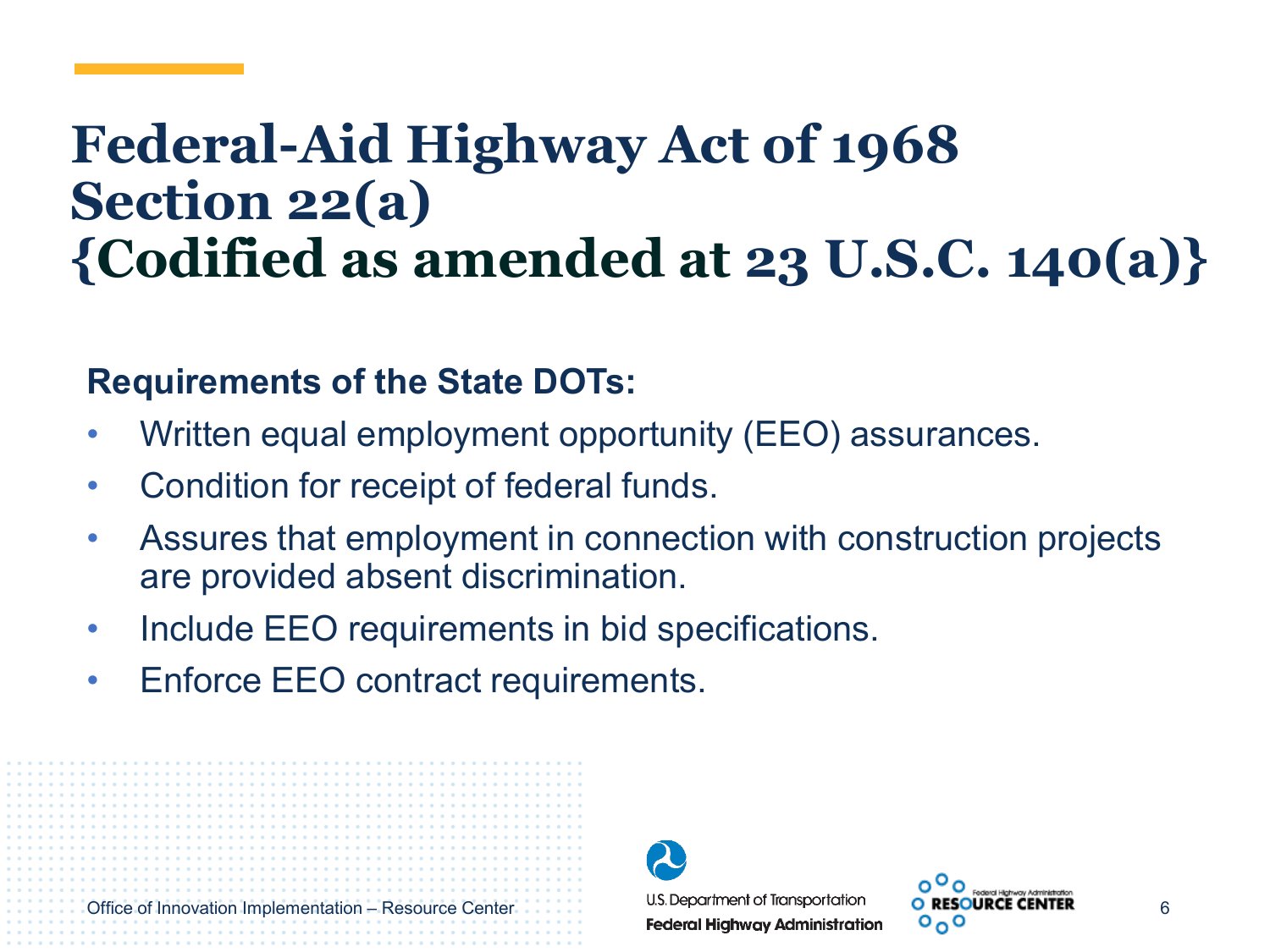## **FHWA Regulations 23 CFR 230 – Subparts**

- Subpart A EEO on Federal and Federal-Aid Construction Contracts (including Supportive Services)
- Subpart C State DOT EEO Programs
- Subpart D Construction Contract EEO Compliance **Procedures**



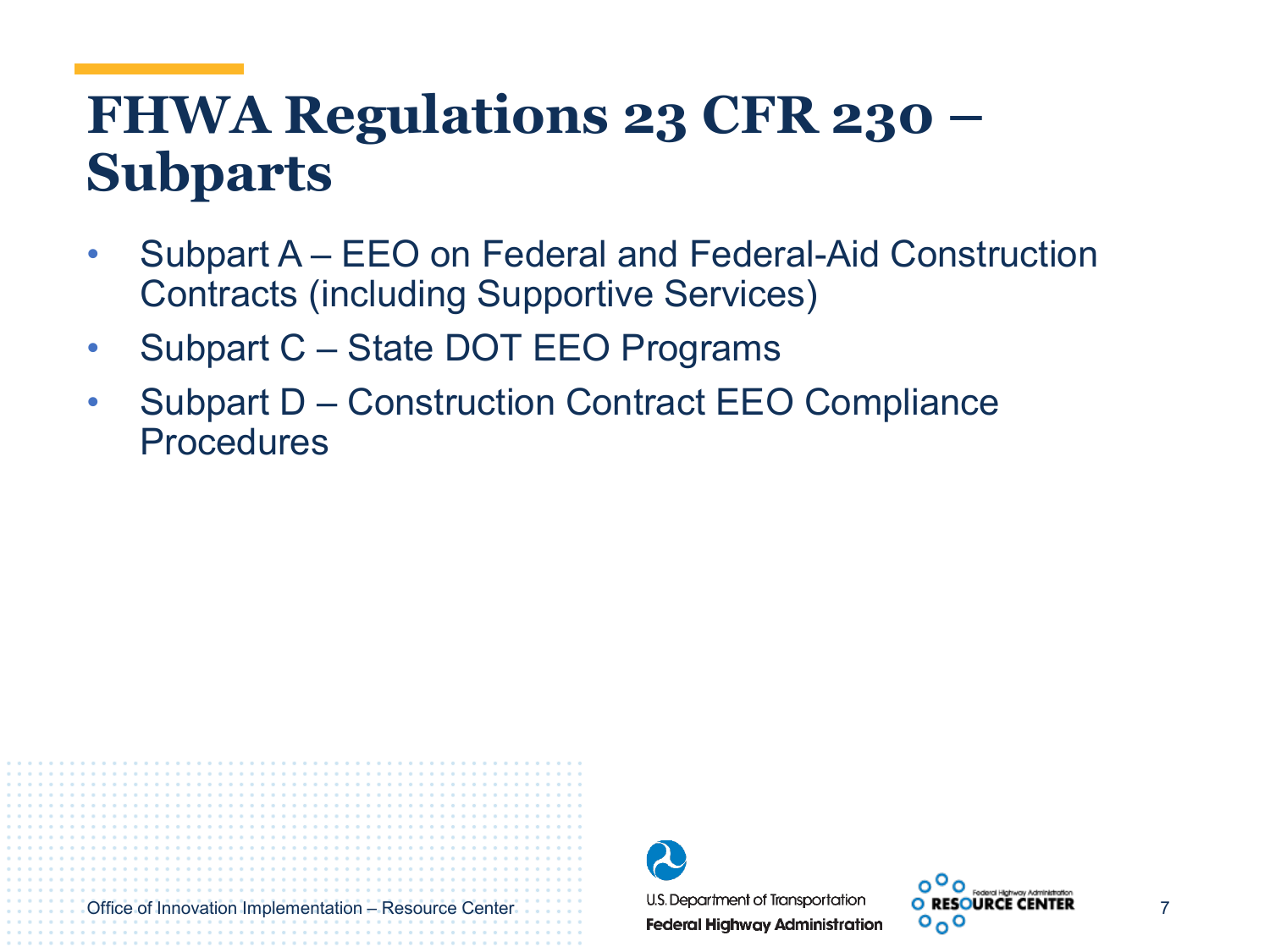## **FHWA Regulations 23 CFR 230, Subpart A**

#### **Requires:**

- Incorporation of contract provisions;
- FHWA 1273 is also required by 23 CFR Part 633;
- Training Special Provisions; and
- Implementation of OJT program.



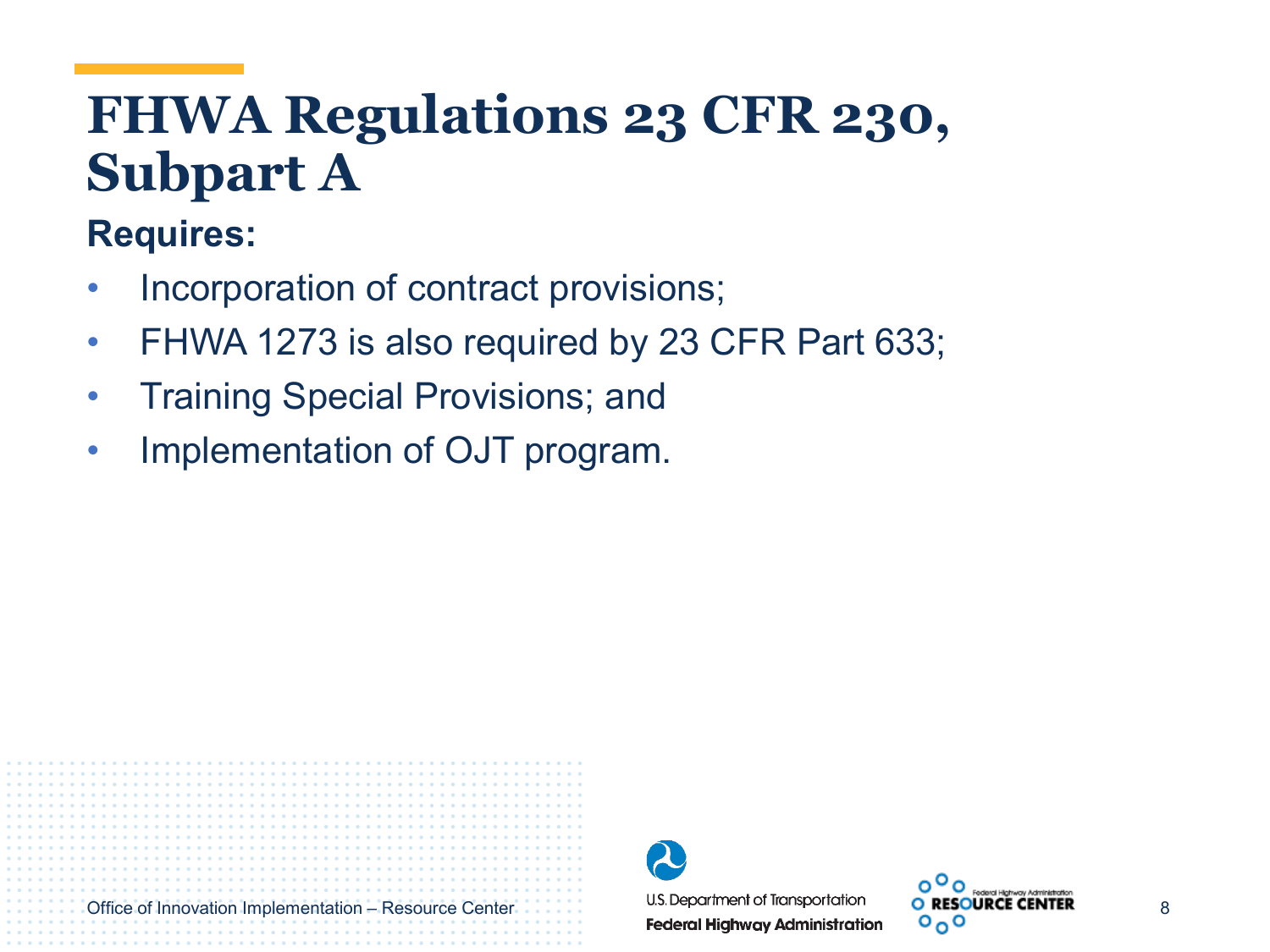## **Examples of Required Contract Provisions**

- Training Special Provisions (Appendix B To Subpart A of Part 230)
- Contractor/Subcontractor's nondiscrimination and affirmative action responsibilities – (Appendix B To Subpart A of Part 230) FHWA- 1273
- Employment Preference Appalachian Contracts Only. Attachment A of the FHWA-1273
- Department of Labor Davis Bacon Requirements FHWA-1273, Section, IV



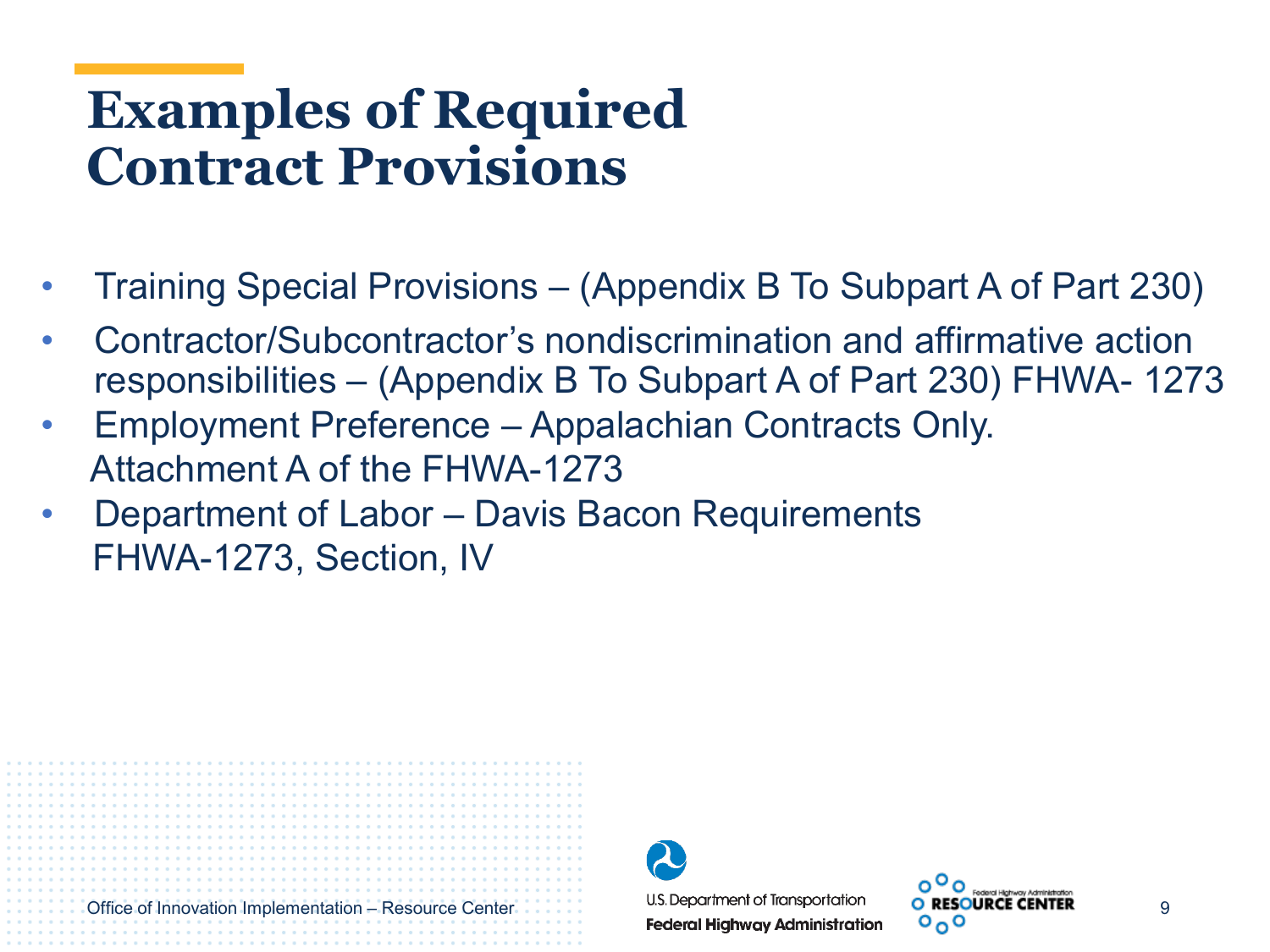## **FHWA-1273**

- Section II (Nondiscrimination) related to 23 CFR Part 230 is applicable to all Federal-aid construction contracts and subcontracts of \$10,000 or more.
- The provisions of 23 CFR Part 230 are not applicable to material supply, engineering, or architectural service contracts.



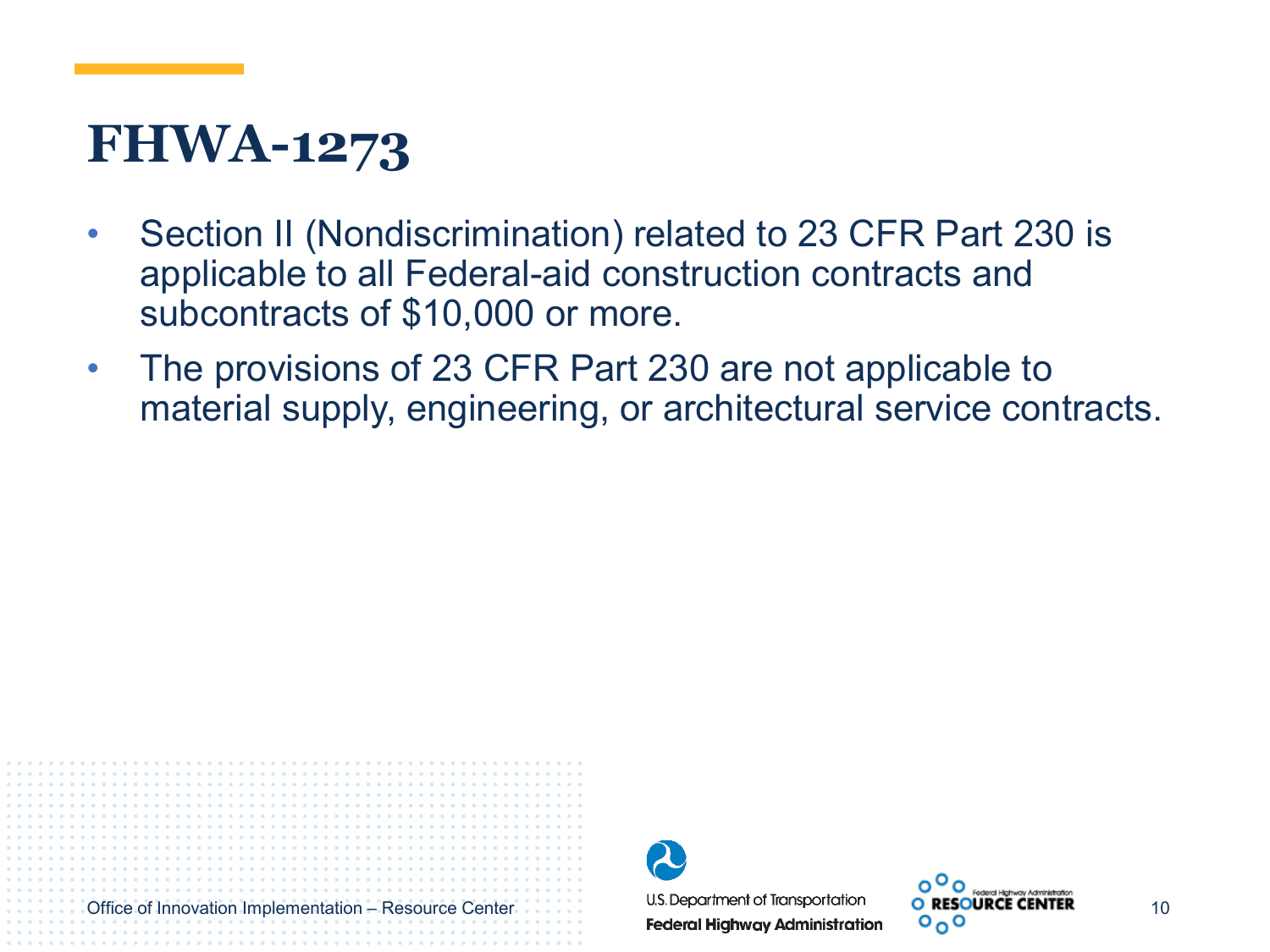



**Nondiscrimination Requirements on Construction Contracts Video: Federal-Aid Essentials for LPAs**

Office of Innovation Implementation – Resource Center

**Office of Innovation Implementation – Resource Center** 

**[https://www.fhwa.dot.gov/federal](https://www.fhwa.dot.gov/federal-aidessentials/catmod.cfm?id=23)aidessentials/catmod.cfm?id=23**

11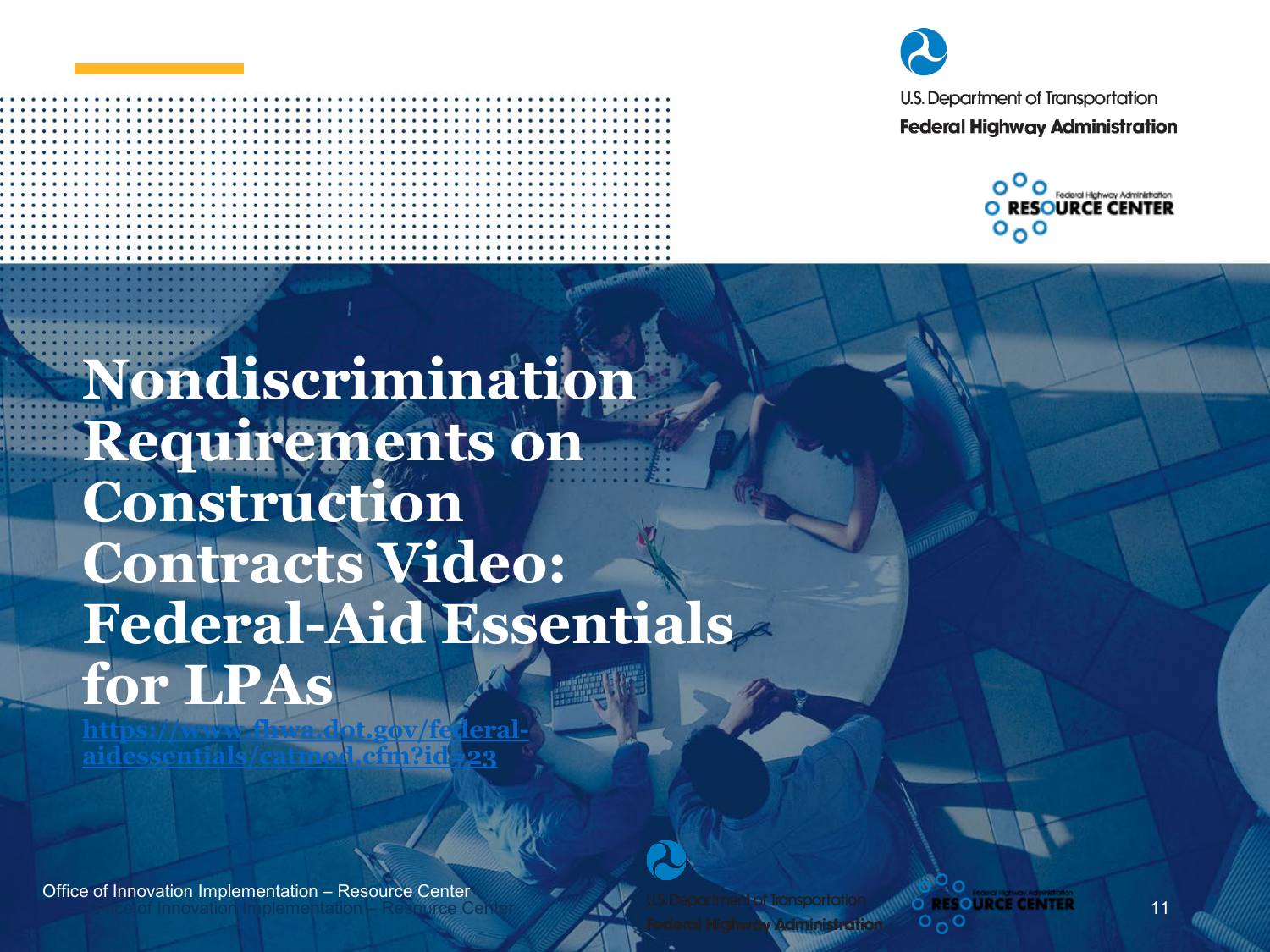## **23 CFR 230, Subpart C**

- Establishes FHWA requirements for a Contractor Compliance Program Plan.
- Requires the State DOT to develop a Contractor Compliance Program Plan.



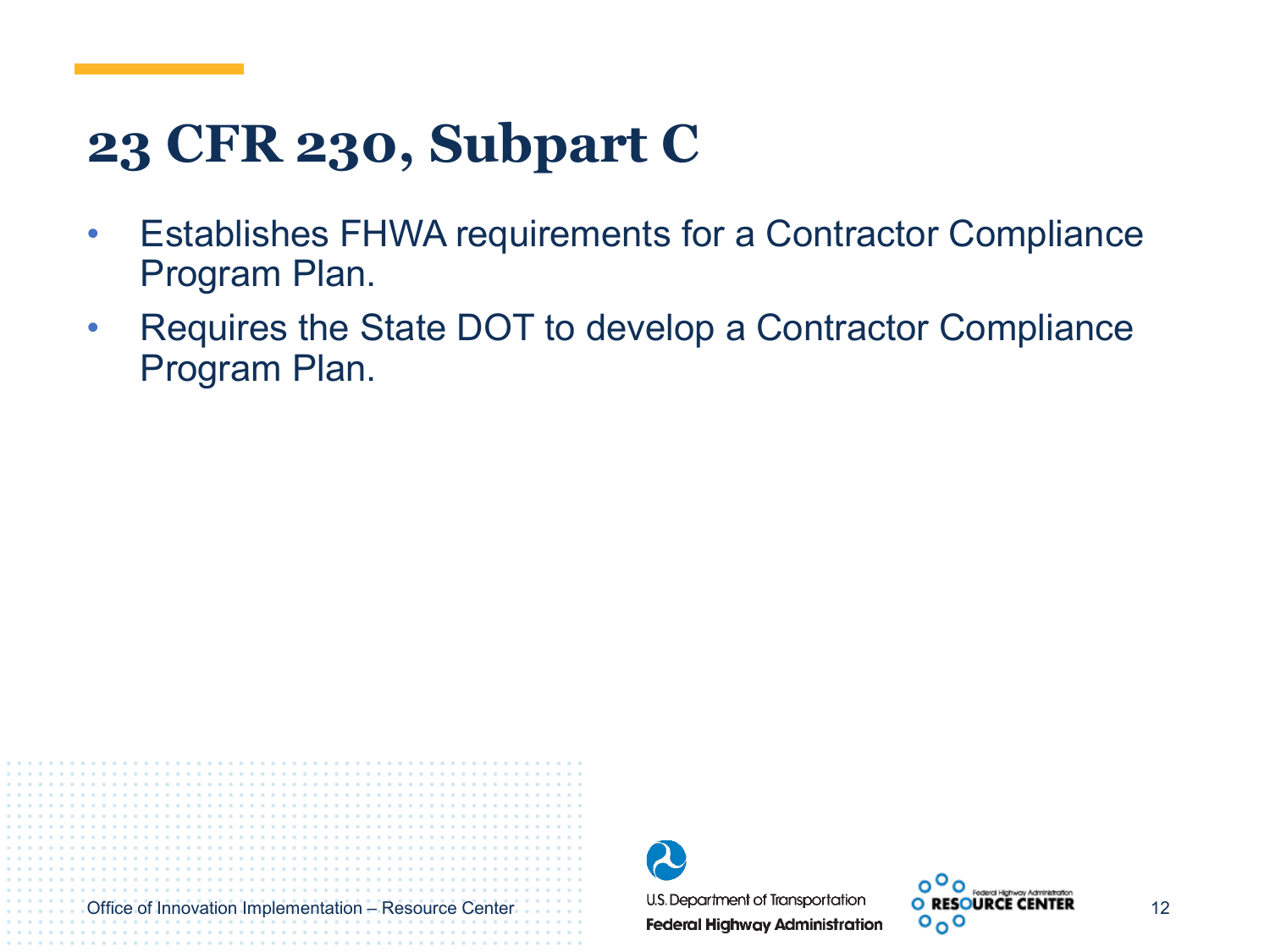## **Contractor Compliance Program Plan Contents**

#### **23 CFR Part 230, Appendix A to Subpart C**

- State DOT's Organization and Structure
- State DOT's Compliance Procedures
- Complaint Process
- External training programs, including supportive services
- Liaison and partnerships
- Major problems encountered





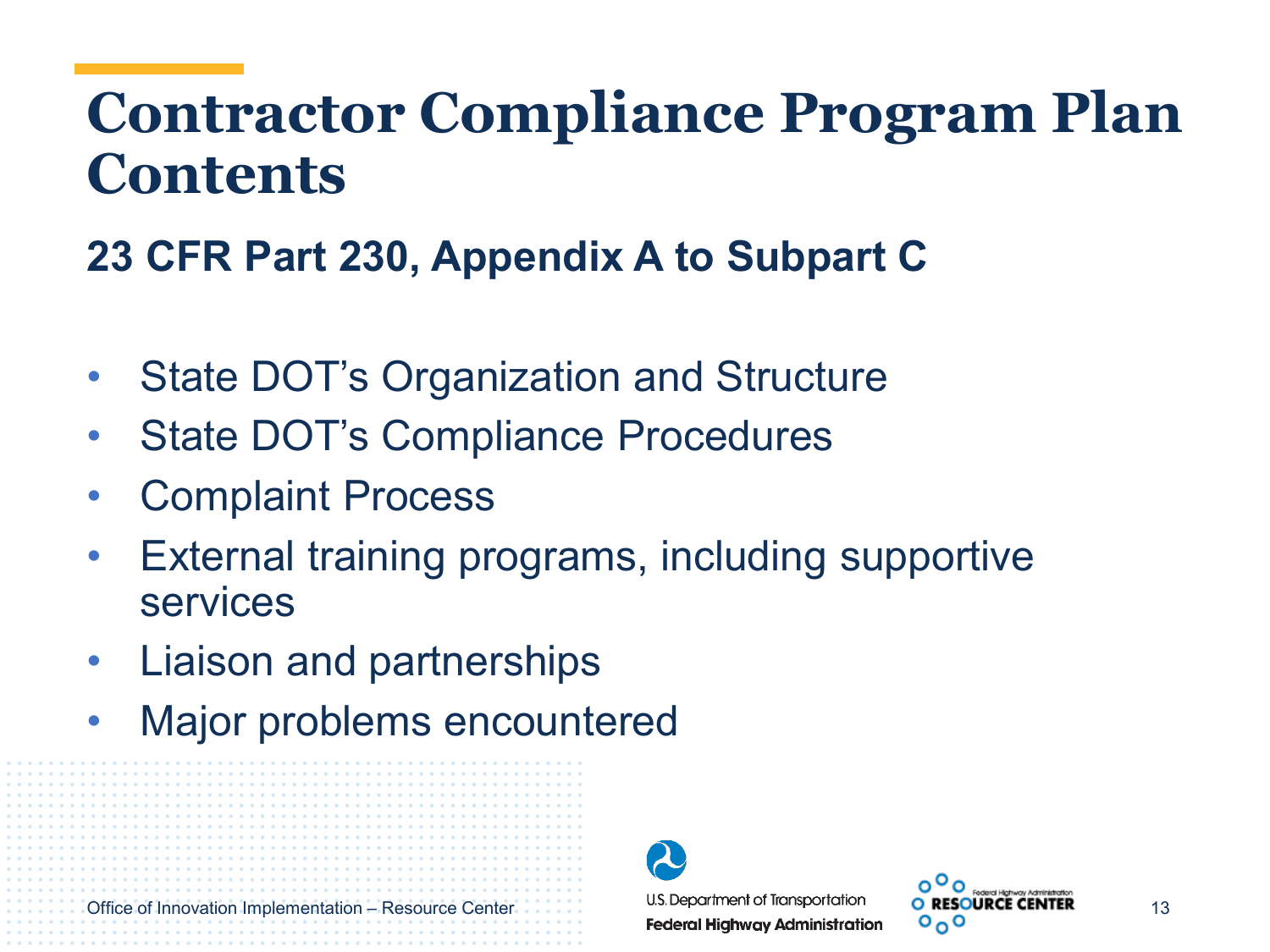

# **Contractor Compliance Program Plan Contents**

**23 CFR Part 230, Appendix A to Subpart C**

- Major breakthroughs
- Contract sanctions
- **DBE Program**
- Innovative Programs
- Accomplishments (Contract Compliance Reviews)



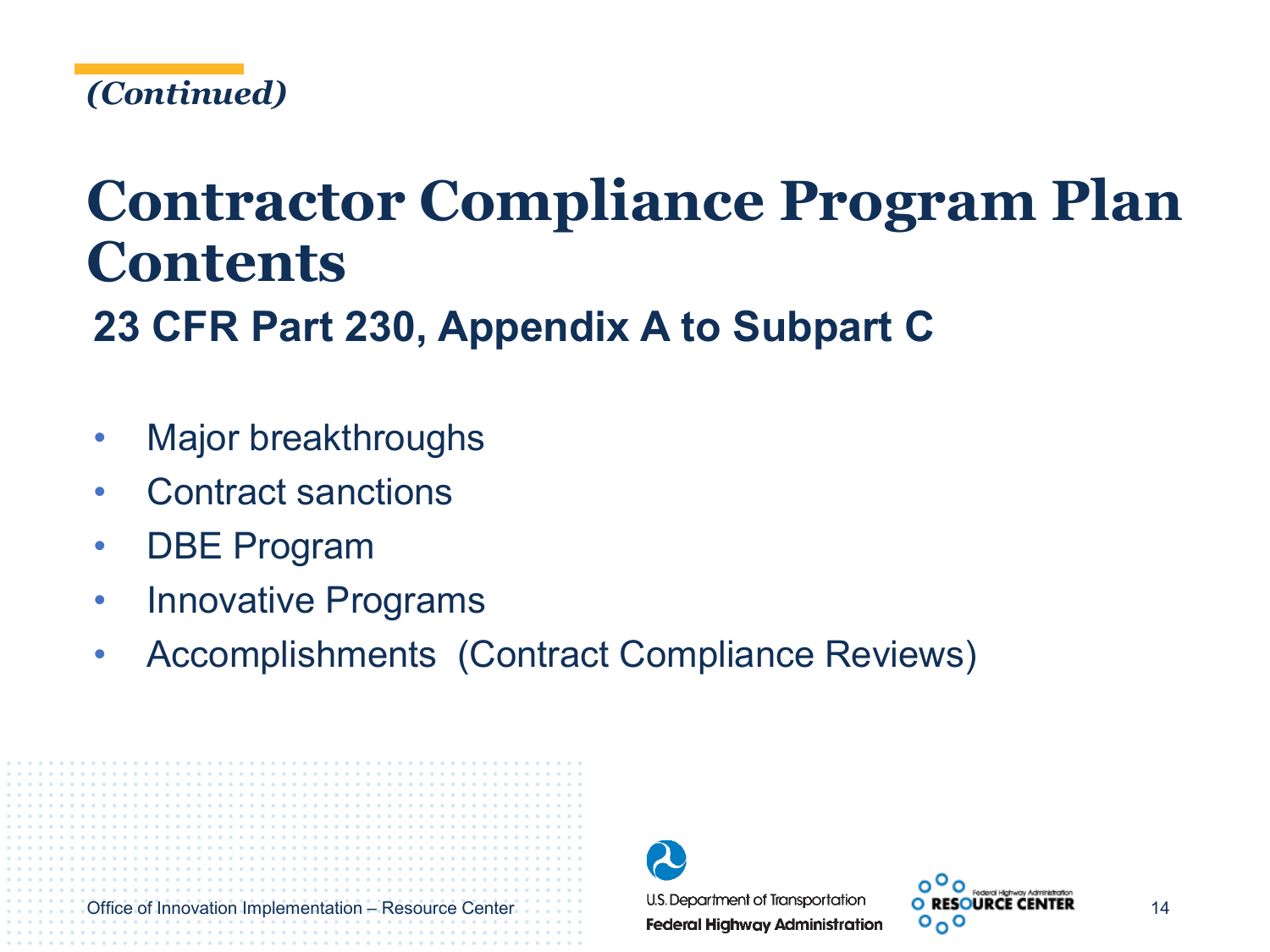### **Contractor Compliance Program Reporting Requirements 23 CFR 230.121**

- Federal-Aid Highway Construction Contractors Annual EEO Report (FHWA 1391 )
- Summary of Employment Data (Including Minority Breakdown For All Federal-Aid Highway Projects for Month Ending July 31st (FHWA 1392)



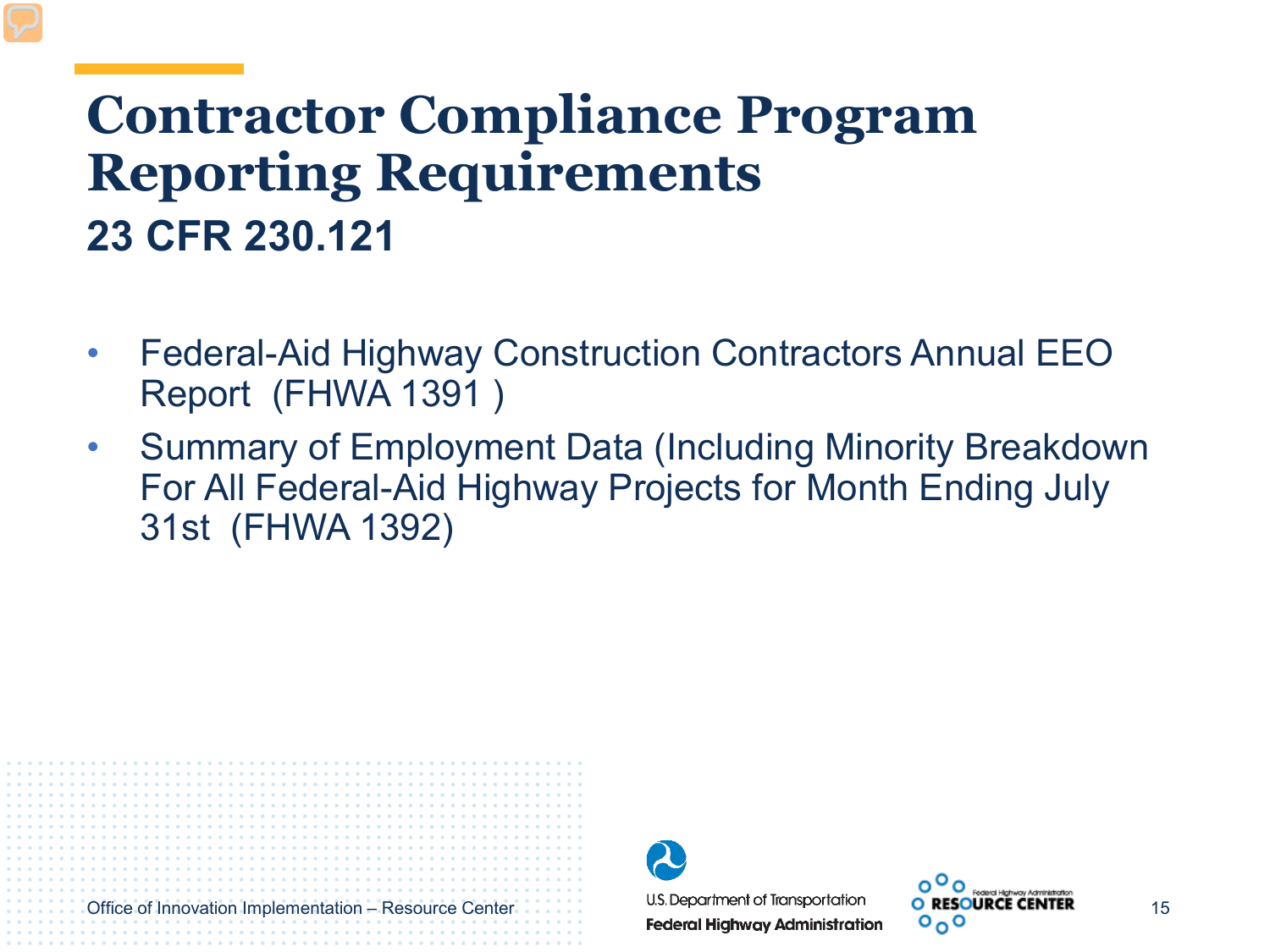## **Contractor Compliance Program Roles & Responsibilities**

- Federal Highway Administration
	- Headquarters Office of Civil Rights
	- **Resource Center**
- Division Offices
- **State Departments of Transportation**
- Contractors and Subcontractors



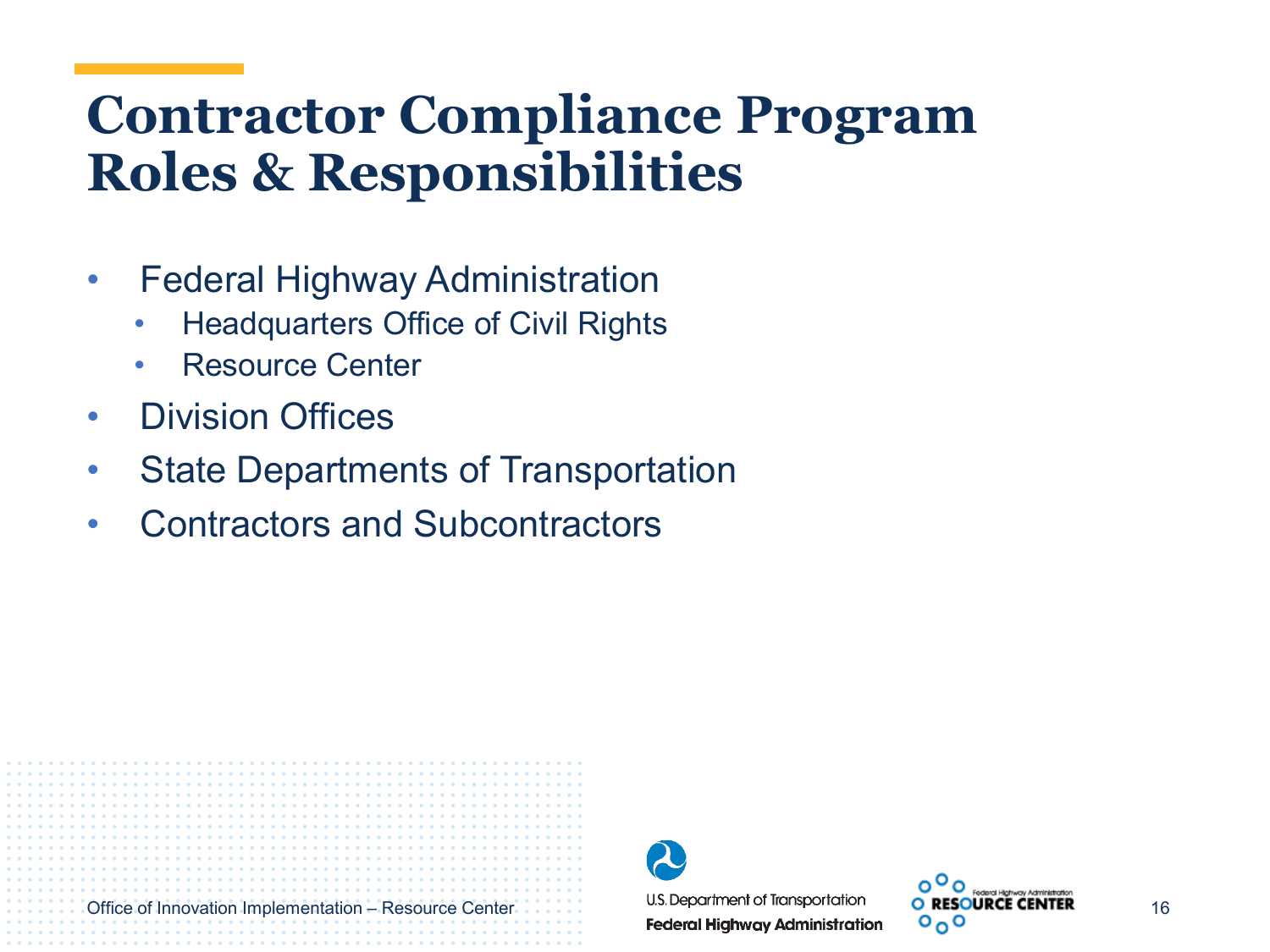## **23 CFR 230, Subpart D**

- Provides procedures for conducting compliance reviews;
- Requires State DOT to assure compliance by contractors and cooperate with FHWA; and
- Establishes FHWA and State responsibilities
	- FHWA provides guidance and direction, and
	- State DOT takes action under its contract administration procedures to ensure compliance.



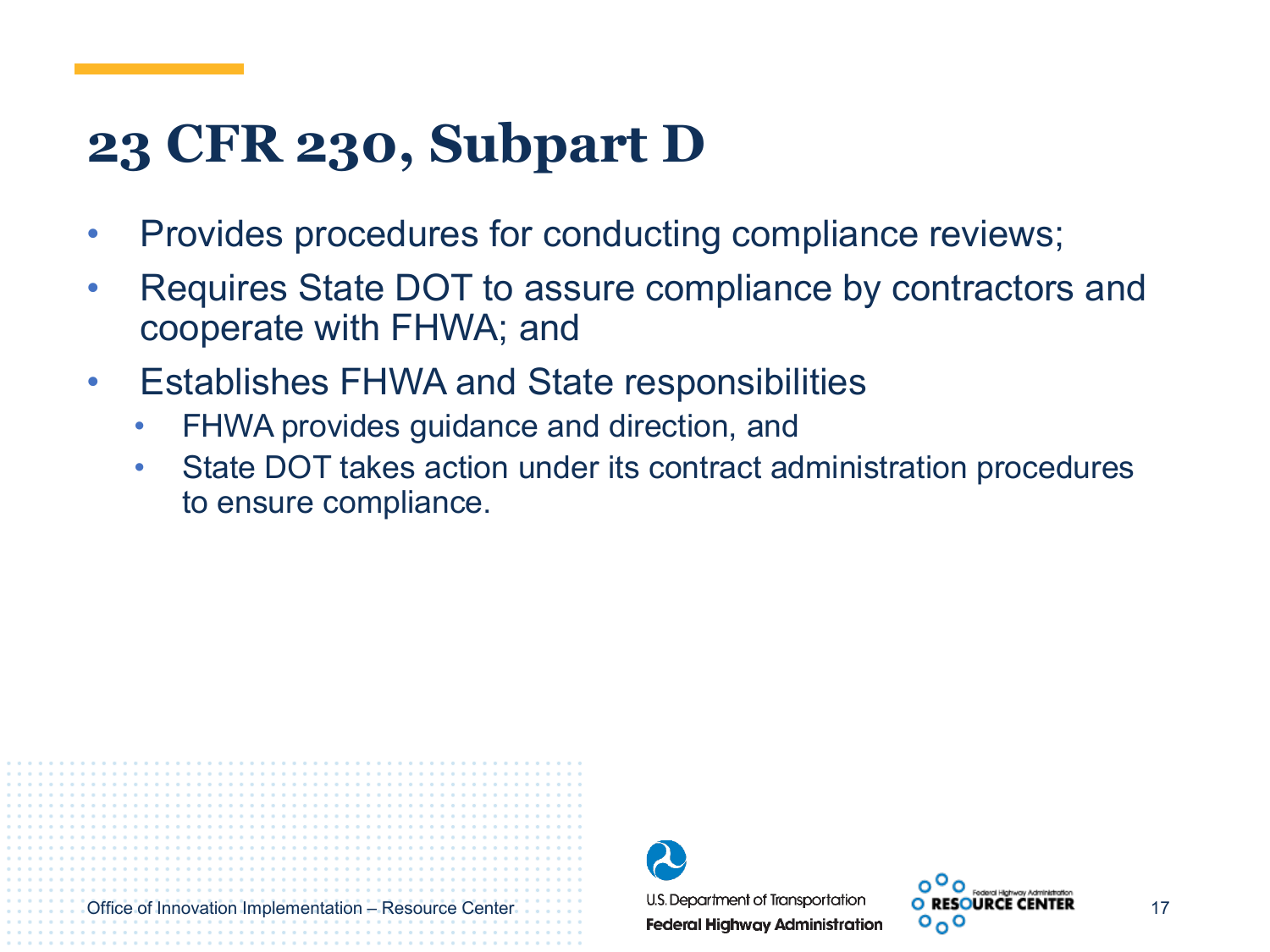## **23 CFR 230, Subpart D Compliance Review Stages**

**{§ 230.409 – Contract compliance review procedures}**

- I. Review scheduling
- II. Contractor notification
- III. Preliminary analysis/desk audit
- IV. On-site verification and interviews
- V. Exit conference
- VI. Compliance determination
- VII. Formal notification



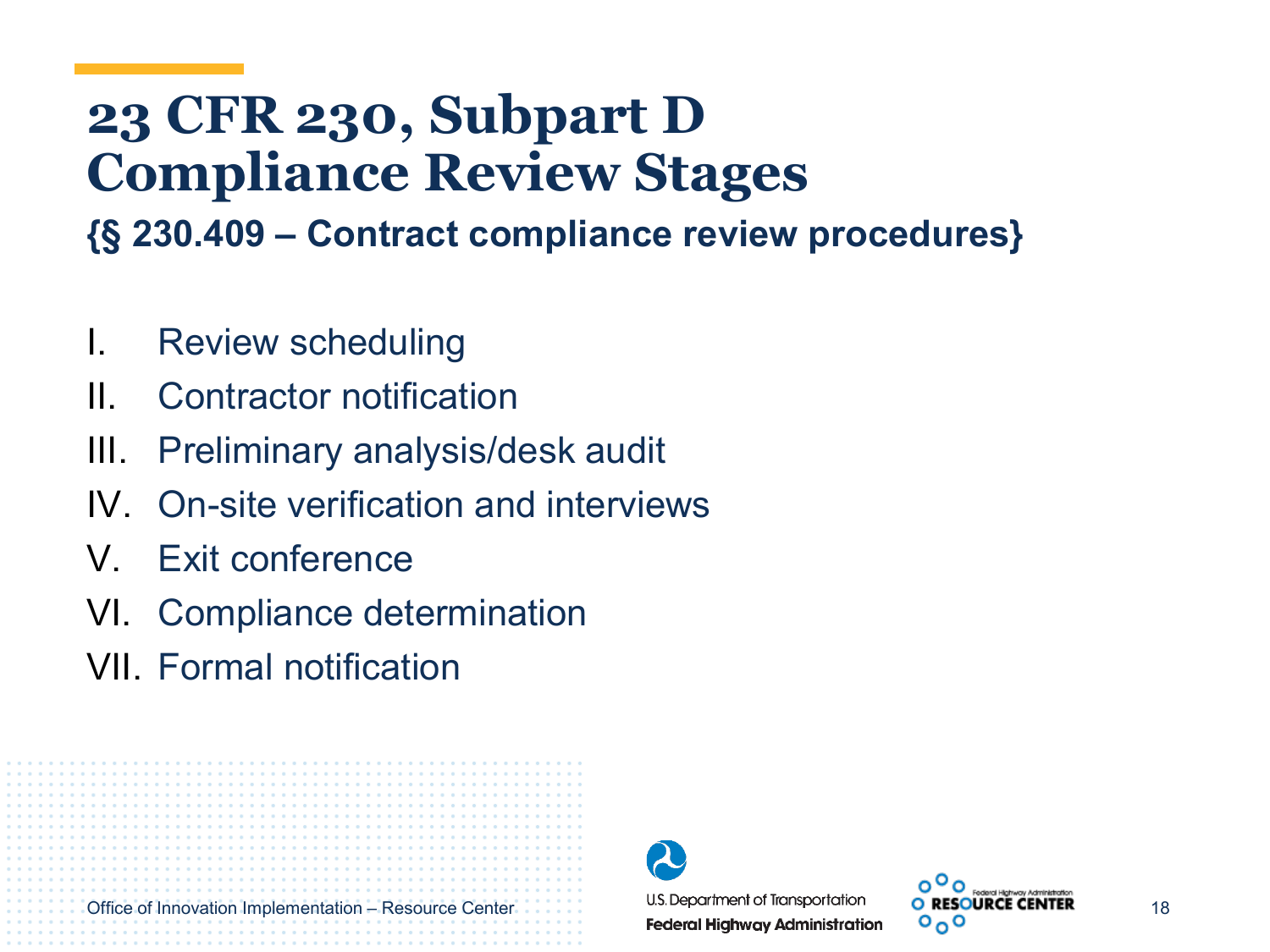#### **CONTRACT COMPLIANCE** REVIEW PROCESS FLOW CHART

Source: FHWA's Contractor Compliance Desk Reference hand book.

Office of Innovation Implementation – Resource Center

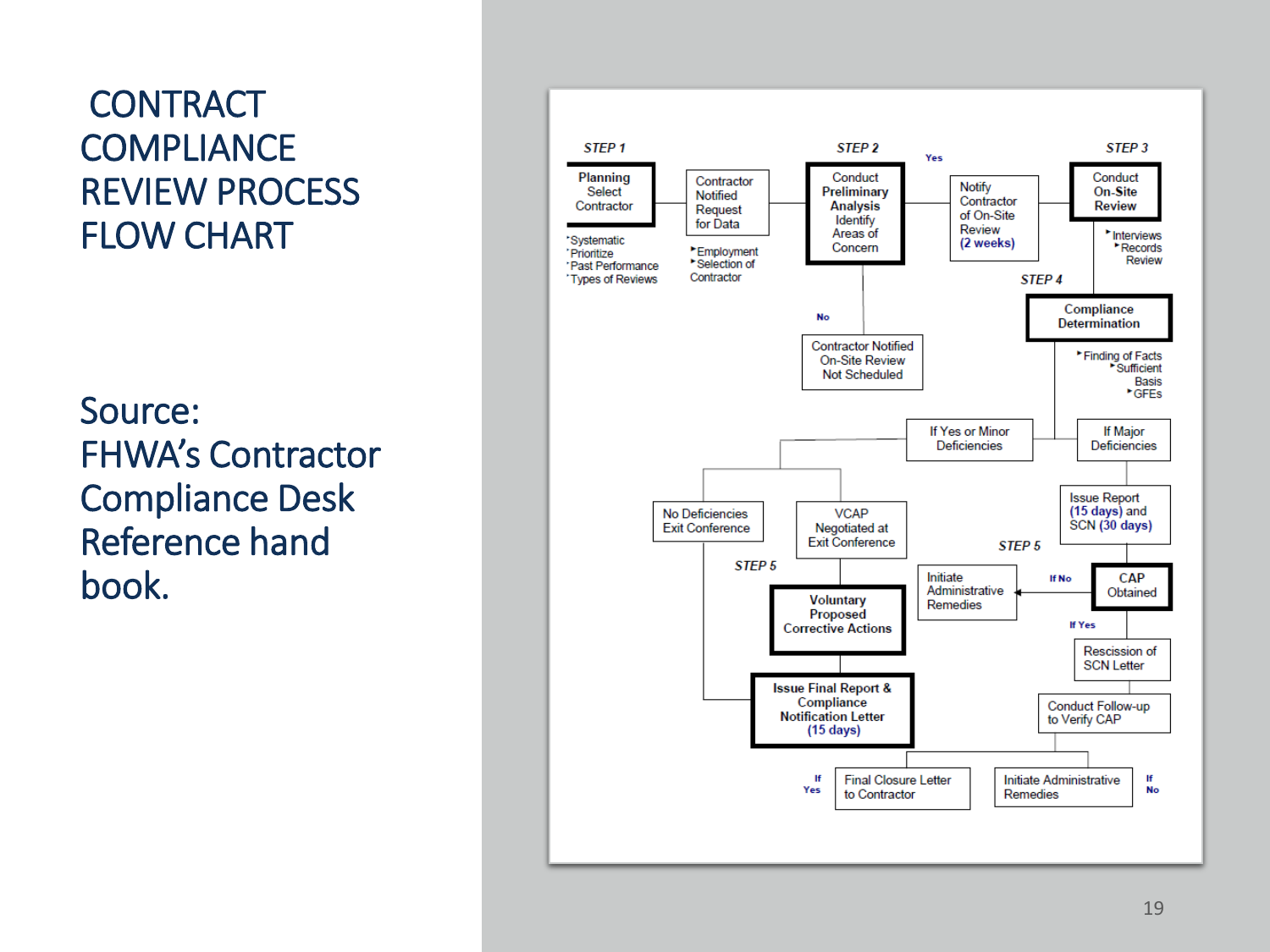



## **Job Site Posters Video: Federal-Aid Essentials for LPAs**

**https://www.fhwa.dot.gov/federal-aidessentials**

**Office of Innovation Implementation – Resource Center** Office of Innovation Implementation – Resource Center

**DIRESOURCE CENTER**  $0<sub>0</sub>$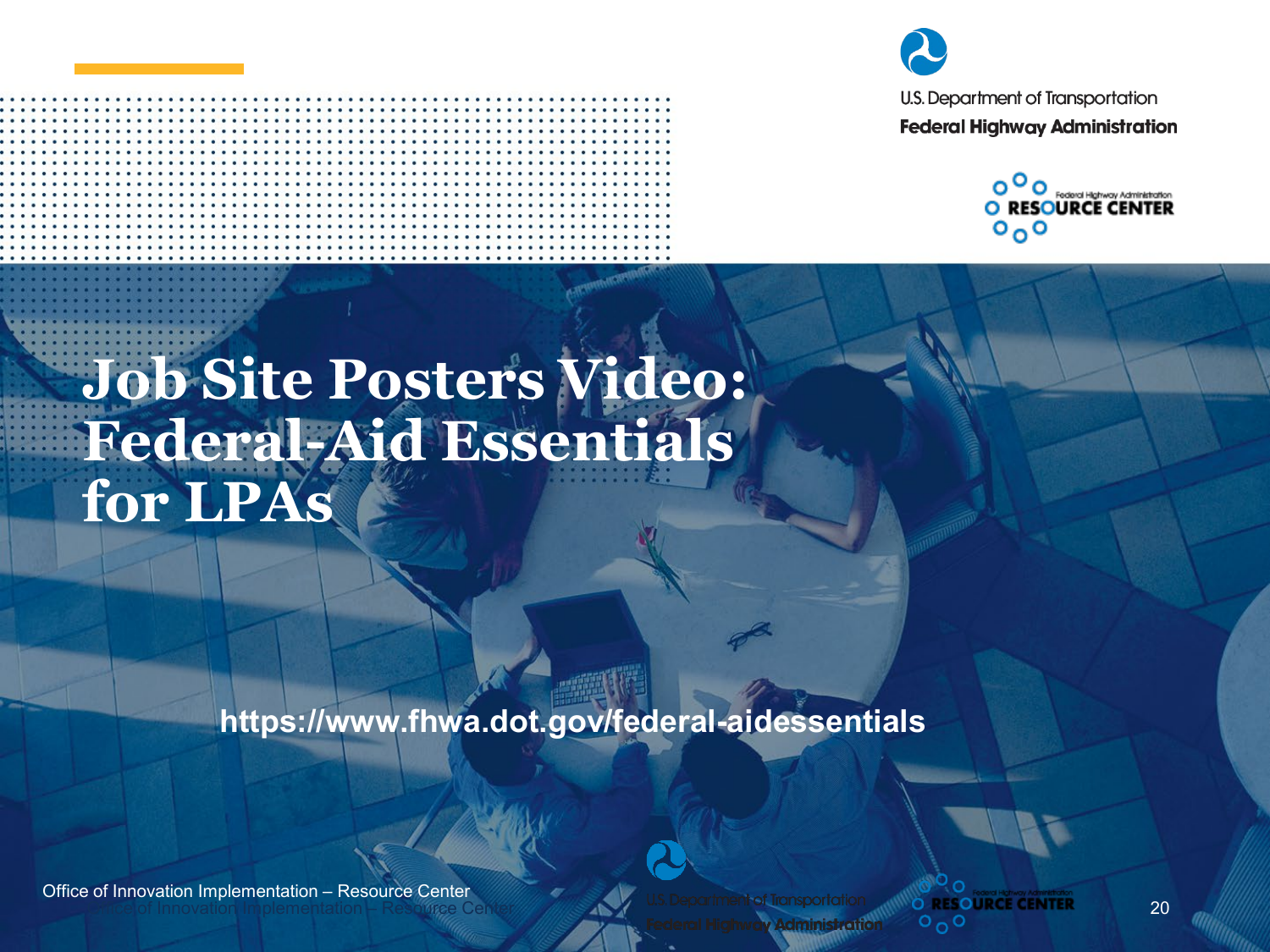## **23 C.F.R. § 230.409(g)(4) and (5)- Subpart D**

## **Compliance Determination**

- In compliance when contractor:
	- Implements contract provisions and/or demonstrates Good-Faith Efforts (GFEs)
- In noncompliance when contractor:
	- **Discriminated**
	- Fails to demonstrate GFEs



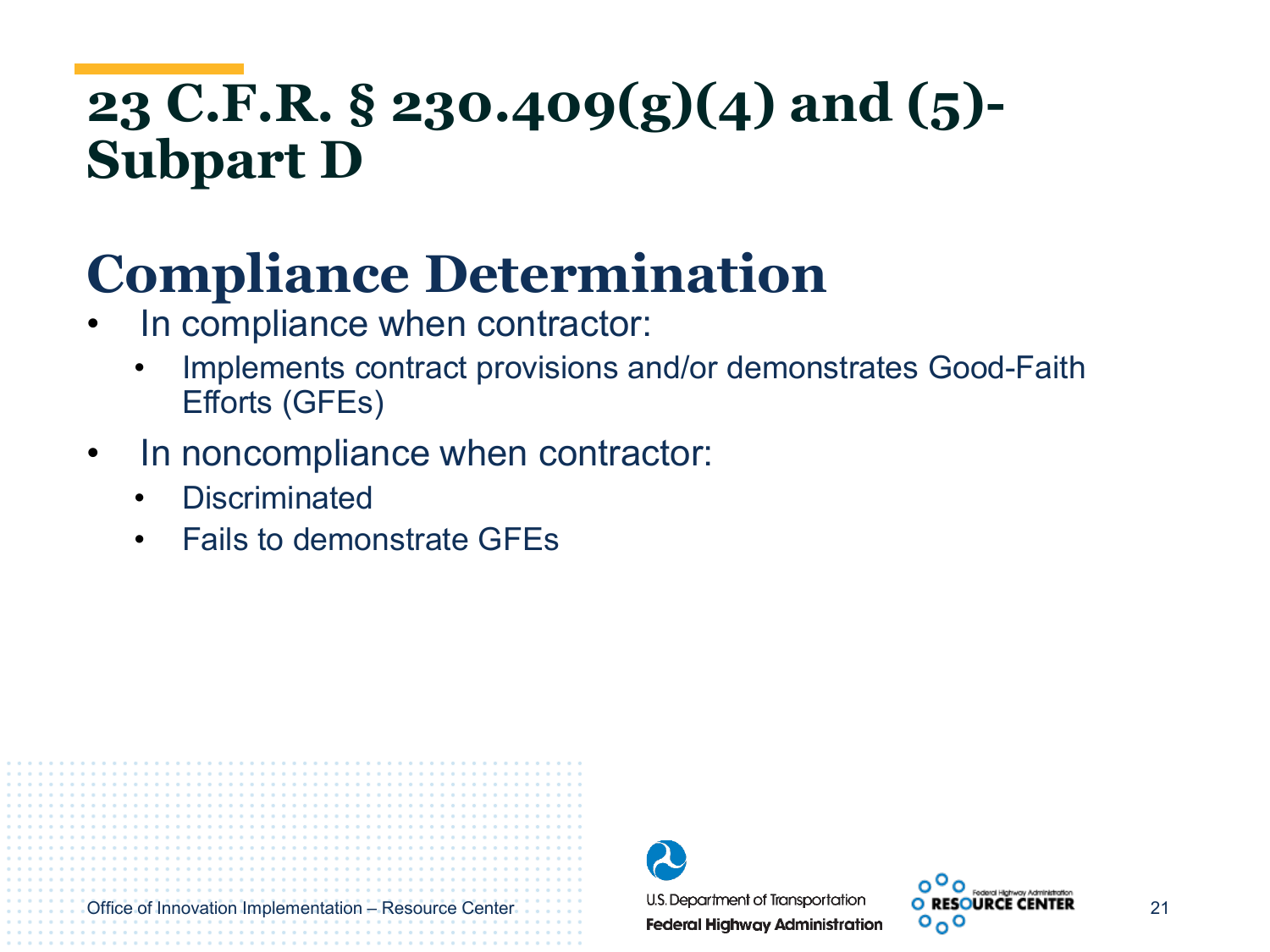## **Compliance and Enforcement Contractor/Subcontractor 23 CFR Part 230.409 (f) & (g)**

- Voluntary Corrective Action Plan
- Show Cause Notice
- Corrective Action Plan
- Follow-Up Review



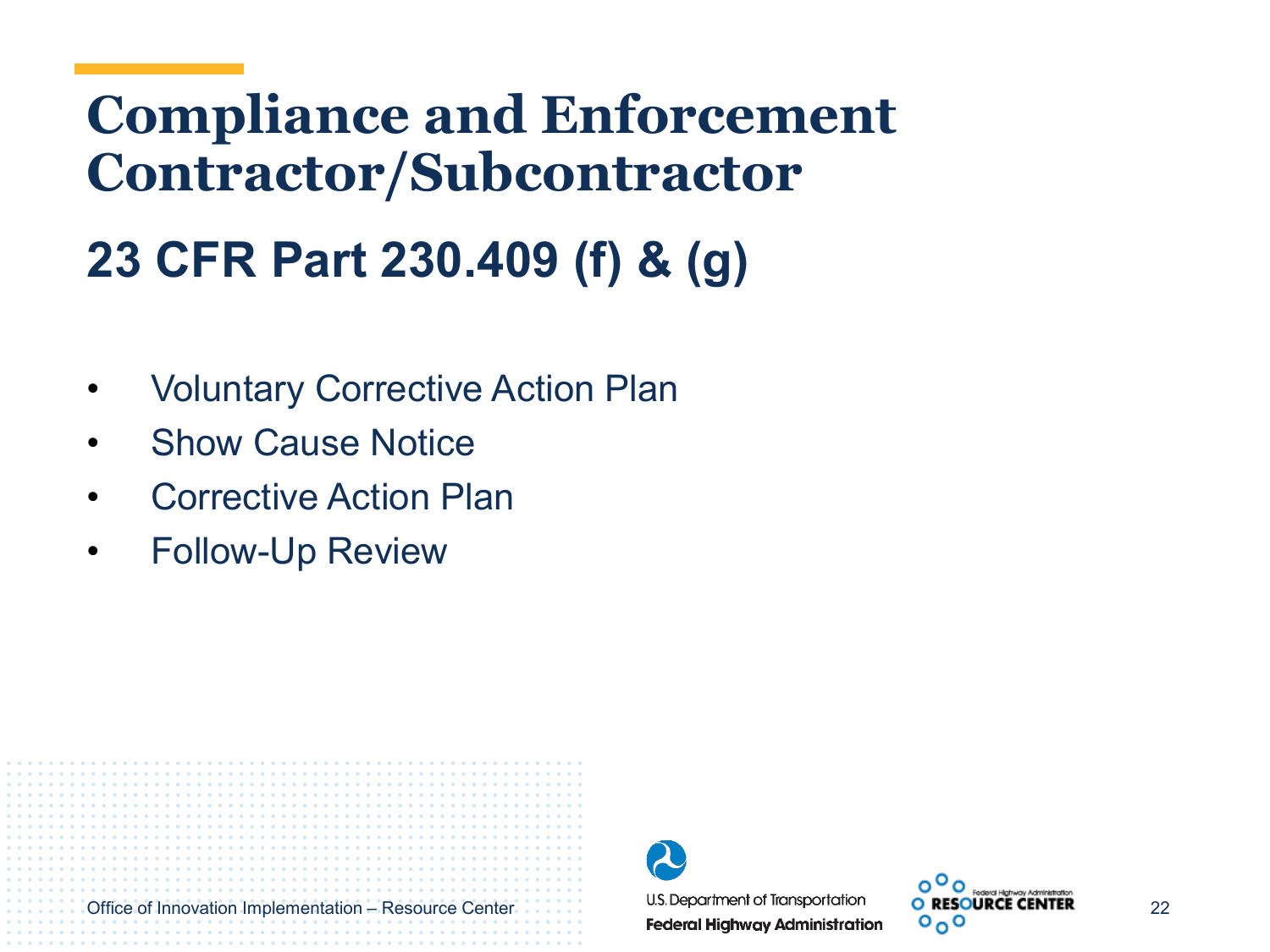## **Contractor Compliance Review Report 23 CFR Part 230.413**

- Documents the results of the contract compliance review;
- Completed by the State DOT; and
- Submitted to the FHWA Division Office for concurrence.



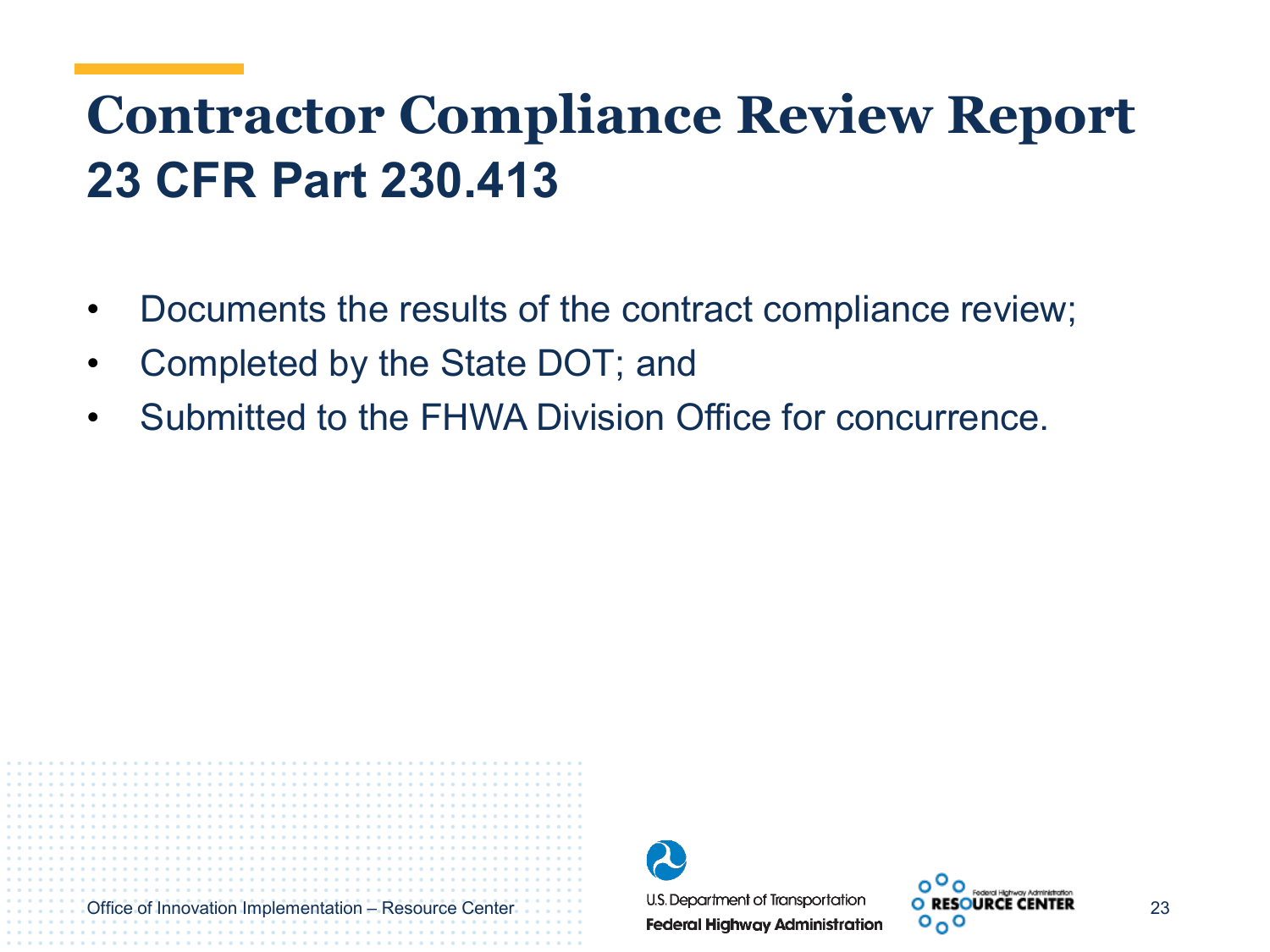## **Knowledge Check Review of Learning Outcomes**

**1. What are some of the Contractor Compliance (CC) Program requirements and key contract provisions?**

#### **Requirements of the State DOTs: (EEO Assurance)**

Written equal employment opportunity (EEO) assurances. Condition for receipt of federal funds. Assures that employment in connection with construction projects are provided absent discrimination. Include EEO requirements in bid specifications. Enforce EEO contract requirements.

23 U.S.C. §140 (a) – Nondiscrimination - Title 23 23 CFR Part 230 (Subparts A, C, D) – Code of Federal Regulations

Contract Provisions: The TSP and the 1273

Office of Innovation Implementation – Resource Center U.S. Department of Transportation<br> **Federal Highway Administration** C<sub>O</sub>O

2. **Define the roles and responsibilities of the FHWA, State DOTs, and Contractors.**

State implementation Division Oversite HQ Policy Contractor **Meet requirements of 23 CFR 230,**  We are here to assist in the RC if you need technical assistance

3**. Identify key steps to conduct an equal opportunity contract compliance review.**

- I. Review scheduling
- II. Contractor notification
- III. Preliminary analysis/desk audit
- IV. On-site verification and interviews
- V. Exit conference
- VI. Compliance determination
- VII. Formal notification